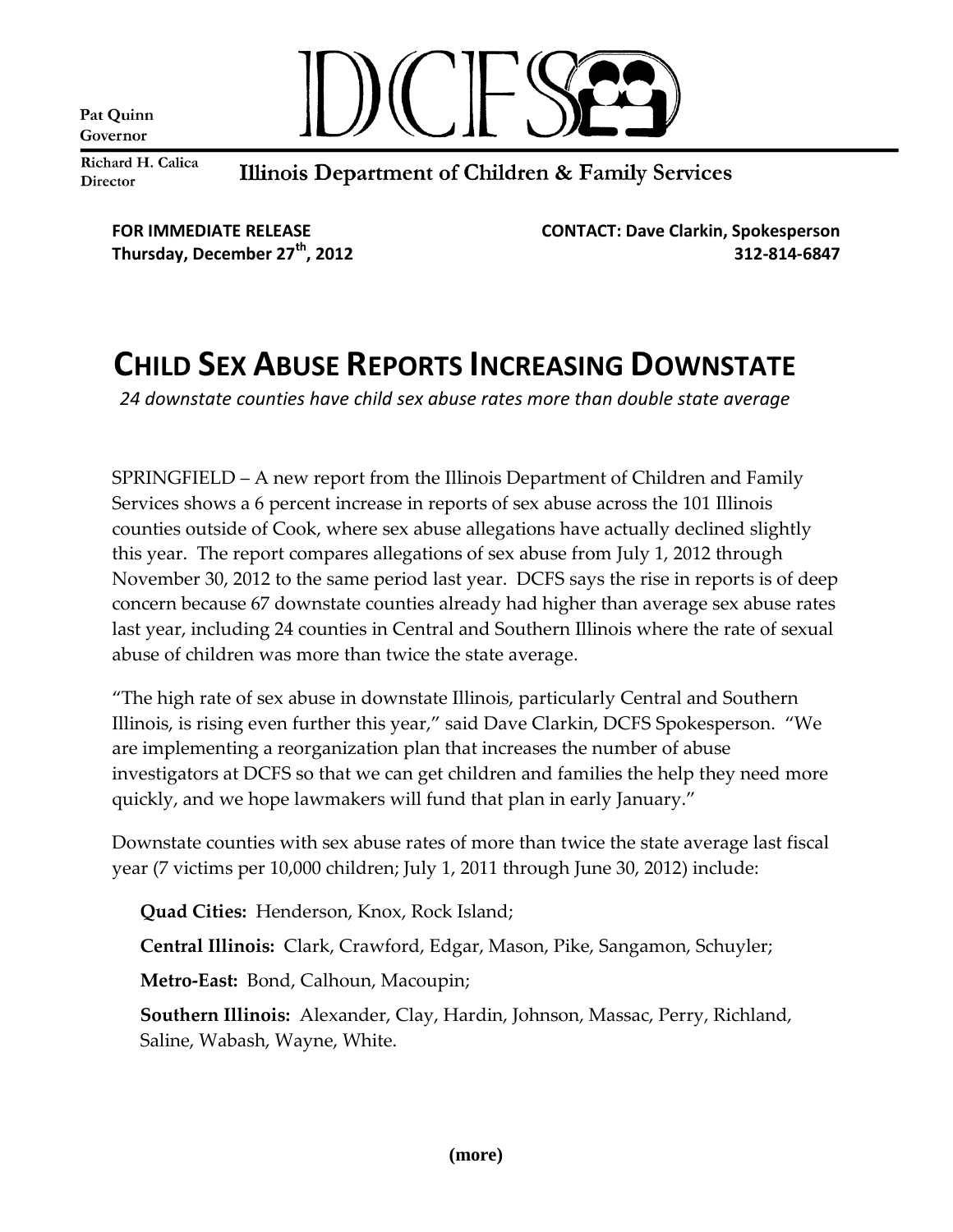Demographics of the 2,208 indicated sex abuse victims last fiscal year:

- 65 percent of sex abuse victims are from outside of Cook County;
- 72 percent of sex abuse victims are under age of 14;
- 58 percent of sex abuse victims are white;
- While girls account for the majority of victims, one in five sex abuse victims are boys.

Demographics of the 1,965 indicated sex abuse perpetrators last fiscal year:

- 53 percent of abusers are family members, including: uncles and aunts; fathers and mothers; brothers and sisters; step-fathers and step-mothers; grandfathers and grandmothers;
- 60 percent of abusers are white;
- 68 percent of abusers are under age 40;
- While men account for the vast majority of perpetrators, one in 13 perpetrators are women.

## **Family and friends failing to report sex abuse**

Although an estimated one in four girls and one in six boys are sexually abused before age 18, the state's Child Abuse Hotline only received 1,366 calls last year from a family member, friend or neighbor reporting sexual abuse. 82 percent of reports are made by professionals who are required to report abuse and neglect under Illinois law, primarily: police officers, registered nurses, school social workers, mental health professionals and other social services staff. According to the department, relying on law enforcement, hospital personnel and school employees as a safety net for reporting abuse delays getting children help and increases their injury.

"The department offers vital counseling and other supportive services, primarily through Child Advocacy Centers across the state, and DCFS puts safeguards into place so that less than three percent of alleged victims need to be removed from the home," says Clarkin. "Family members, friends and neighbors have a social responsibility to call our Child Abuse Hotline at 800-25-ABUSE whenever the suspect a child has been harmed or is at risk of harm from abuse or neglect. Children shouldn't have to wait to get help until a 911 call brings police or an ambulance, or until they are old enough to attend school."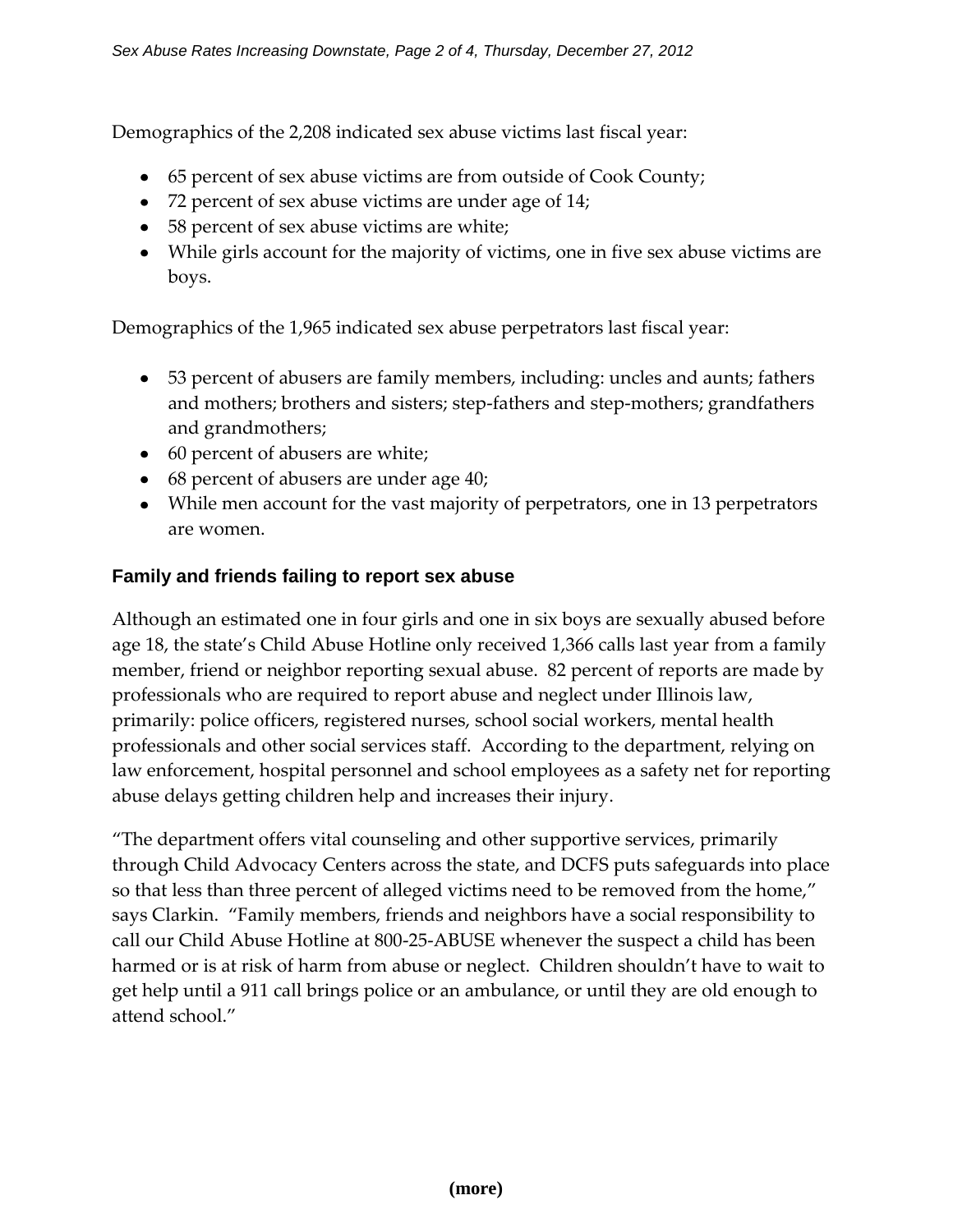## **Potential signs of sexual abuse:**

- A sudden change in behavior or personality, including regressing to earlier behaviors such as bed-wetting or thumb-sucking, nightmares or difficulty sleeping;
- Depression, anxiety, or withdrawal from family, friends or activities;
- Aggressiveness, school problems or self-destructive behavior such as cutting themselves, eating disorders, alcohol or drug use;
- Acting out sexually or showing sexual knowledge that is not age appropriate;
- An older, more dominant child, teenager and/or an adult who seems to want to spend time alone with your child.

"Because children who are sexually abused often experience feelings of guilt and betrayal, they are often unable to report abuse themselves and will even deny the abuse when confronted by a parent, relative or other untrained person," says Clarkin. "Parents and other adults should learn the warning signs and trust their instincts when they suspect a child is in harm's way. When that happens, the best way to help kids is to call the child abuse hotline so that our trained professional staff can determine what is wrong and get kids professional help if they need it."

**###**

**Attachment:** Map of Illinois Child Sex Abuse Rates by County, FY 2012

**About Illinois Department of Children and Family Services.** Founded in the 1960's, DCFS has the primary responsibility of protecting children and strengthening families through the investigation and intervention of suspected child abuse or neglect by parents and other caregivers. Over the last four years, DCFS received more than one million calls to our Child Abuse Hotline, offering and coordinating services wherever needed to help children remain in their homes safely. In instances where children must be removed from the home for their safety and well-being, DCFS makes every effort to return them safely to their homes as quickly as possible. When that simply is not possible, DCFS is equally committed to pursuing adoption by loving families to provide children with the permanent, safe, and nurturing homes they need and deserve to reach their fullest potential. As part of its duties, DCFS licenses and monitors all Illinois child welfare agencies and more than 14,000 day care centers, homes, group homes and day care agencies in the state.

> **Division of Communications 100 West Randolph, 6-200 Chicago, Illinois 60601-3249 312-814-6847 / 312-814-7092 Fax**